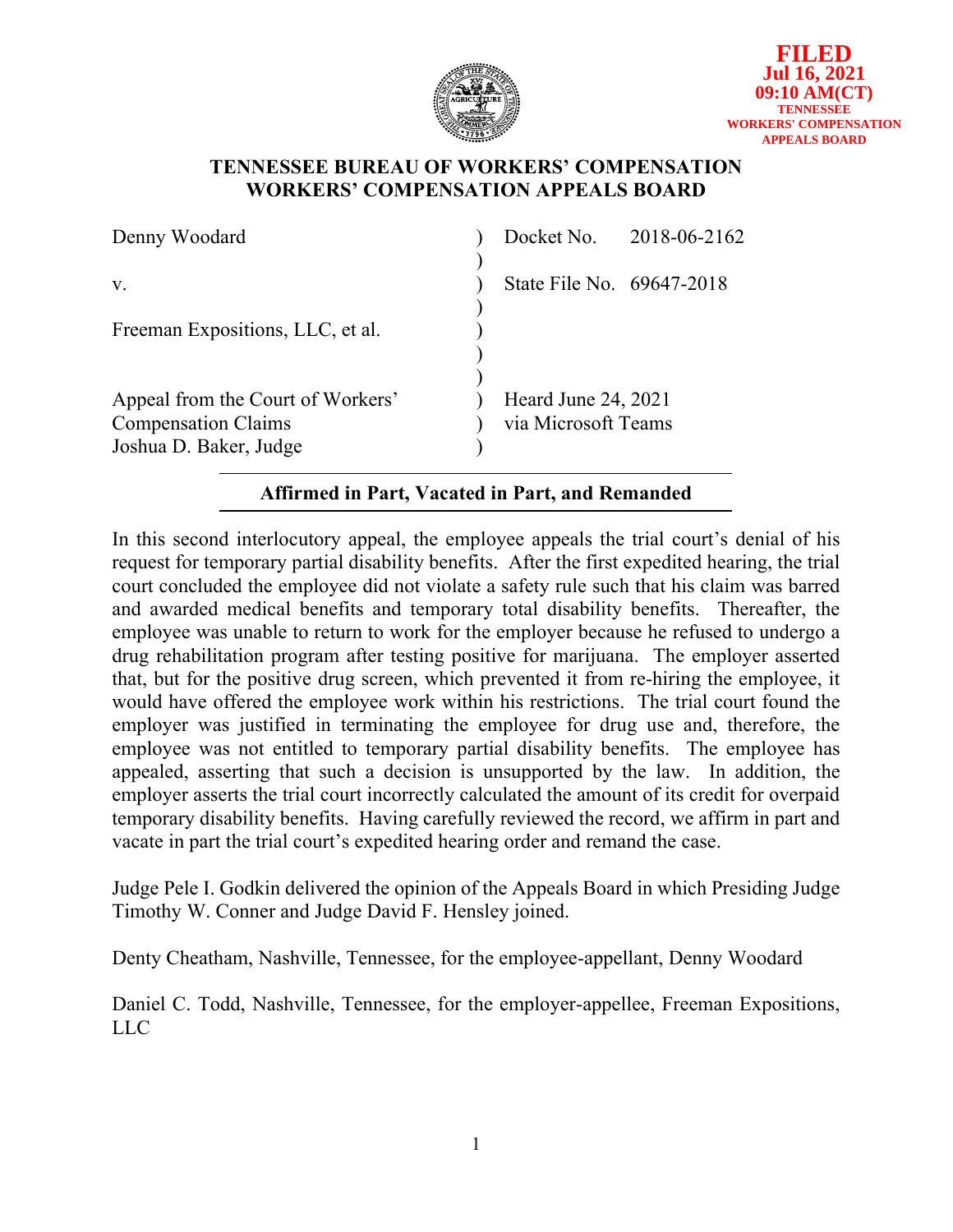#### **Factual and Procedural Background**

Denny Woodard ("Employee") was working for Freeman Expositions, LLC ("Employer"), at Music City Center in Nashville as a stagehand when, on September 11, 2018, he suffered injuries as a result of a cart tipping over and falling on him. Employee was a member of the International Alliance of Theatrical Stage Employees, a union that provided stagehands to organizations that put on various kinds of events, such as trade shows and conferences. At the time of the accident, Employee was moving a cart loaded with Masonite, a material used to protect a hosting venue's floors during set-up and teardown of events.

Employer initially provided workers' compensation benefits, but it later denied Employee's claim on the basis of a drug screen that was positive for the presence of THC, the active ingredient in marijuana, and oxycodone. Employee admitted he had smoked marijuana at a union picnic sometime between two and nine days prior to the accident, but he denied having smoked it the day of the accident or being under the influence of any drugs at the time of the accident. He acknowledged that his drug test was positive for oxycodone but explained he had been given Percocet for his pain at the hospital, which he claimed accounted for the positive drug test. Employer also raised the affirmative defense of willful misconduct, asserting Employee violated a known safety rule by pulling rather than pushing the cart loaded with Masonite.

Following an expedited hearing, the trial court determined Employee would likely prevail at trial with respect to his request for additional medical care and temporary total disability benefits for the period of time Employee was taken off work by his treating physician. Employer appealed, and we affirmed the decision of the trial court.

Employee returned to his authorized physician, who provided treatment and recommended surgery. The physician also assigned work restrictions, which Employer indicated it would have been able to accommodate had Employee not been terminated due to his positive drug screen. Employee acknowledged that he tested positive for marijuana; however, he declined to attend drug rehabilitation, asserting he was unable to afford a drug treatment program and did not need one. As a result, Employer declined to extend any offers of continued employment.<sup>[1](#page-1-0)</sup> Employee filed a motion seeking to compel Employer to pay temporary partial disability benefits, asserting that Employer's rationale for failing to return him to work is irrelevant. Employer, on the other hand, asserted that because it had terminated Employee for cause, it was no longer obligated to pay temporary partial disability benefits.

<span id="page-1-0"></span><sup>&</sup>lt;sup>1</sup> Employer's decision not to allow Employee to return to work due to the failed drug screen did not affect his status with the union. Greg Barbour, the union president, testified that Employee can continue to work at other union jobs, although he will not be sent on any jobs until he is released by his physician.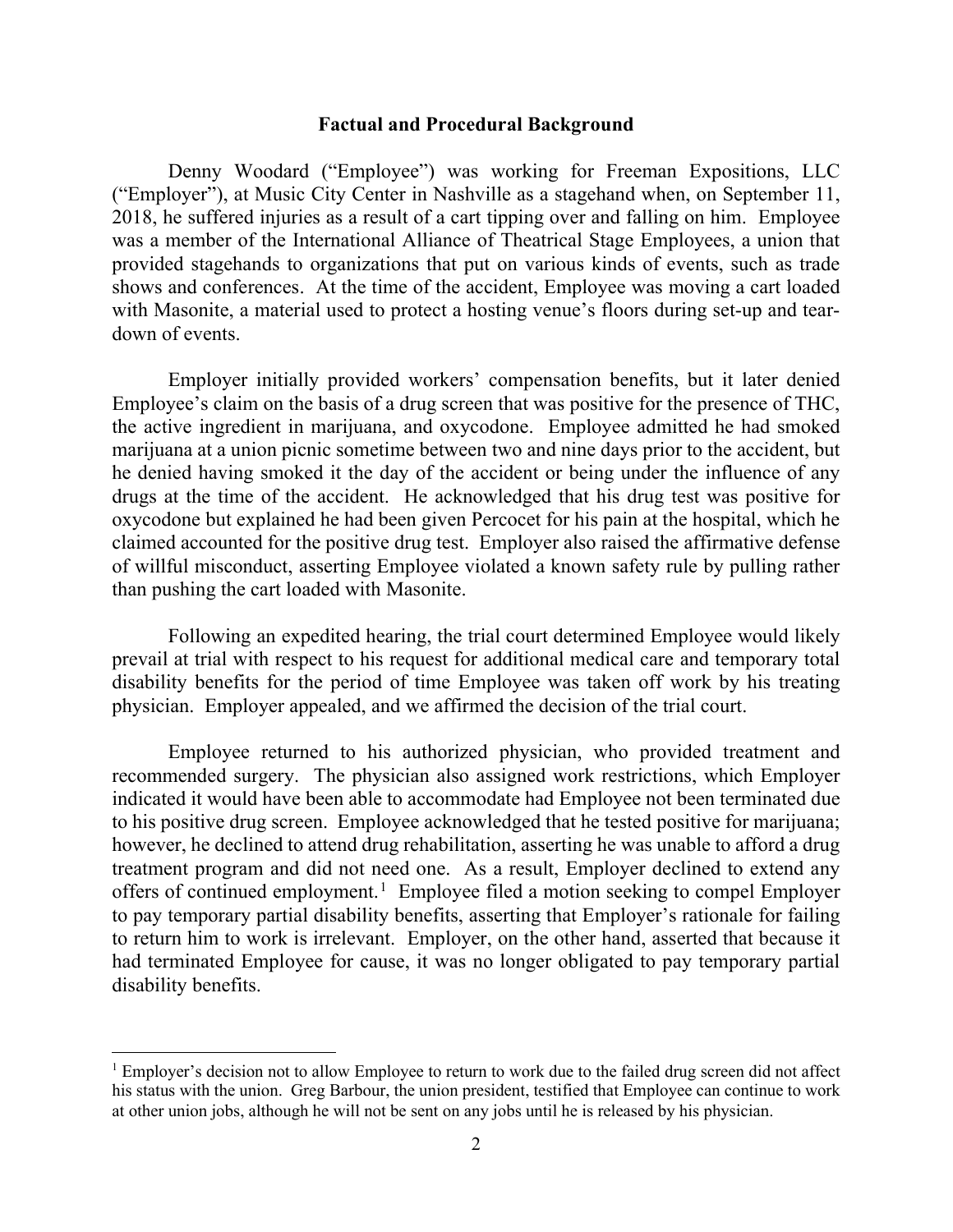During a second expedited hearing, Employer's representative, Michael Malzone, testified by declaration that Employer's policy is to provide modified duty to workers who are under physical restrictions due to a work injury. Further, the declaration stated that it is also Employer's policy and a part of the collective bargaining agreement between Employer and Employee's union that union members who test positive for illicit drugs may be given a single opportunity for rehabilitation and conditional reinstatement. Greg Barbour, the union president, testified that if an employee fails a drug test, he or she is given a single chance to complete a rehabilitation program and, if the employee does not complete the program or fails a second drug test, he or she will no longer be eligible to work for Employer. At the conclusion of the hearing, the trial court agreed with Employer and denied Employee's request for benefits. Employee has appealed.

### **Standard of Review**

The standard we apply in reviewing a trial court's decision presumes that the court's factual findings are correct unless the preponderance of the evidence is otherwise. *See* Tenn. Code Ann.  $\S 50-6-239(c)(7)$  (2020). When the trial judge has had the opportunity to observe a witness's demeanor and to hear in-court testimony, we give considerable deference to factual findings made by the trial court. *Madden v. Holland Grp. of Tenn., Inc.*, 277 S.W.3d 896, 898 (Tenn. 2009). However, "[n]o similar deference need be afforded the trial court's findings based upon documentary evidence." *Goodman v. Schwarz Paper Co.*, No. W2016-02594-SC-R3-WC, 2018 Tenn. LEXIS 8, at \*6 (Tenn. Workers' Comp. Panel Jan. 18, 2018). Similarly, the interpretation and application of statutes and regulations are questions of law that are reviewed *de novo* with no presumption of correctness afforded the trial court's conclusions. *See Mansell v. Bridgestone Firestone N. Am. Tire, LLC*, 417 S.W.3d 393, 399 (Tenn. 2013). We are also mindful of our obligation to construe the workers' compensation statutes "fairly, impartially, and in accordance with basic principles of statutory construction" and in a way that does not favor either the employee or the employer. Tenn. Code Ann. § 50-6-116 (2020).

#### **Analysis**

Employee raises essentially a single issue on appeal: whether an employee who is able to perform modified duty but has been terminated for cause is entitled to temporary partial disability benefits. We have previously answered this question in the negative. *See Jones v. Crencor Leasing and Sales*, No. 2015-06-0332, 2015 TN Wrk. Comp. App. Bd. LEXIS 48 (Tenn. Workers' Comp. App. Bd. Dec. 11, 2015). However, Employee asserts our decision in *Jones* was not based on precedent and "amounted to unlawful judicial legislation" in favor of employers and is contrary to our statutory mandate to interpret the workers' compensation statutes in a manner that does not favor either the employer or the employee. *See* Tenn. Code Ann. § 50-6-116 (2020). We disagree and decline Employee's invitation to overturn our decision in *Jones*.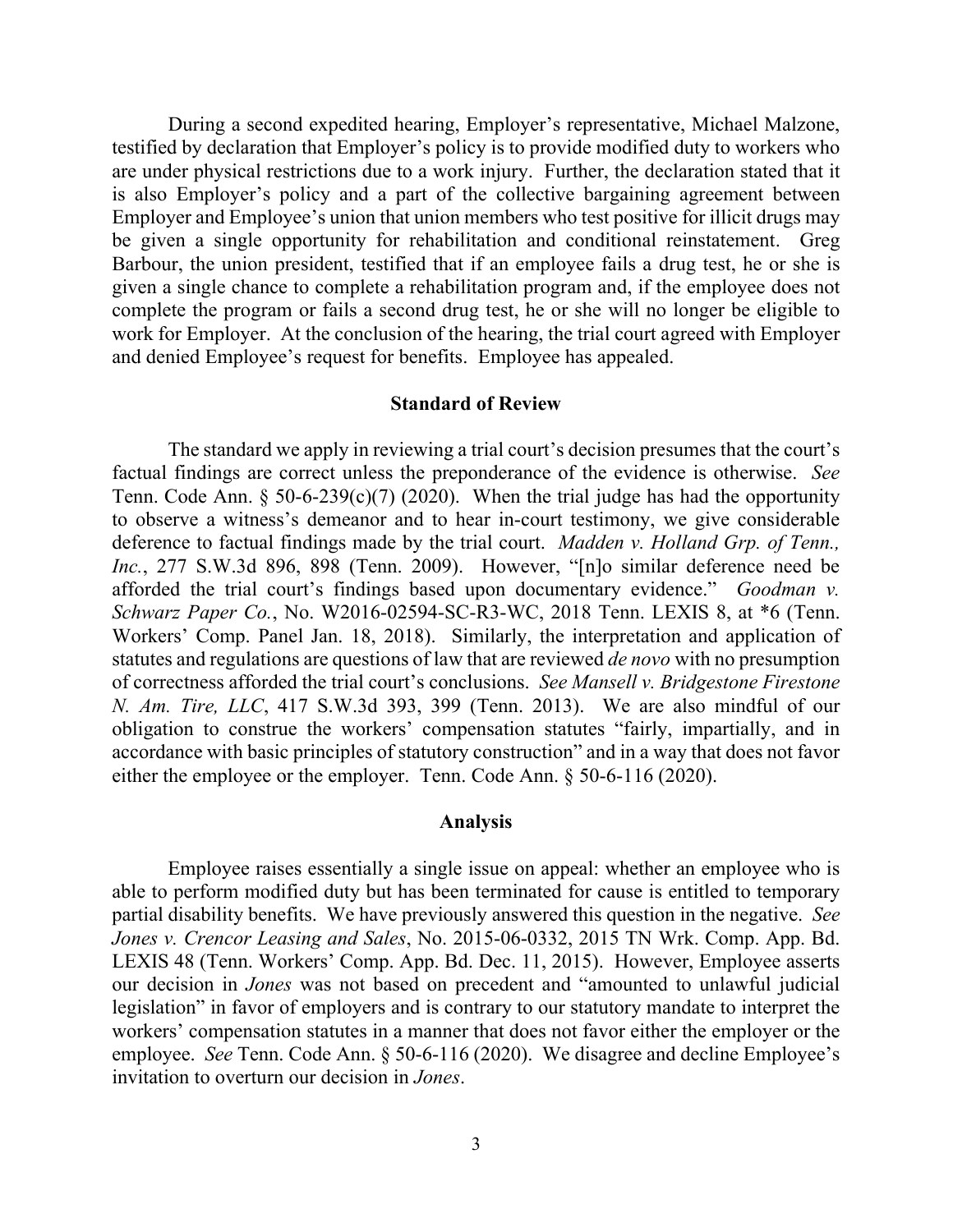The workers' compensation statutes provide two types of temporary disability benefits: temporary total disability benefits and temporary partial disability benefits. *See* Tenn. Code Ann. § 50-6-207. To qualify for temporary total disability benefits, an employee must establish: (1) that he or she became disabled from working due to a compensable injury; (2) that there is a causal connection between the injury and the inability to work; and (3) the duration of the period of disability. *See Simpson v. Satterfield*, 564 S.W.2d 953, 955 (Tenn. 1978). Temporary partial disability benefits, a category of vocational disability distinct from temporary total disability, is available when the temporary disability is not total. *See* Tenn. Code Ann. § 50-6-207(1)-(2) (2020). Specifically, "[t]emporary partial disability refers to the time, if any, during which the injured employee is able to resume some gainful employment but has not reached maximum recovery." *Williams v. Saturn Corp.*, No. M2004-01215-WC-R3-CV, 2005 Tenn. LEXIS 1032, at \*6 (Tenn. Workers' Comp. Panel Nov. 15, 2005). Thus, in circumstances where the treating physician has released the injured worker to return to work with restrictions prior to the worker reaching maximum recovery, and the employer either (1) cannot return the employee to work within the restrictions or (2) cannot provide restricted work for a sufficient number of hours and/or at a rate of pay equal to or greater than the employee's average weekly wage on the date of injury, the injured worker may be eligible for temporary partial disability. *Heard v. Carrier Corp.*, No. 2017-08-1070, 2018 TN Wrk. Comp. App. Bd. LEXIS 16, at \*5 (Tenn. Workers' Comp. App. Bd. Apr. 20, 2018). Neither situation is present here.

Employer argues that Employee is not entitled to temporary partial disability benefits for two reasons: (1) his termination for cause due to a positive drug screen, and (2) his failure to attend a drug rehabilitation program as required by Employer's policy and the terms of the collective bargaining agreement. Employee contends that an employer's reasons for not returning an injured employee to work are irrelevant in determining whether the employee is entitled to temporary disability benefits and that our decision in *Jones* encourages employers to terminate injured workers while claiming to have light duty available as a pretext to avoid paying temporary disability benefits. We disagree with Employee's contentions.

First, Employee asserts that our decision in *Jones* expanded existing case law in Tennessee to include issues of temporary disability benefits when prior case law addressed "for cause" terminations only in the context of permanent disability benefits and the application of the pre-2013 Reform Act statutory cap. In *Jones*, we determined that an employee who had been terminated for cause for falsifying time sheets was not entitled to temporary partial disability benefits. In reaching our decision, we cited *Carter v. First Source Furniture Group*, 92 S.W.3d 367 (Tenn. 2002), for the principle that an employer "should be permitted to enforce workplace rules without being penalized" for doing so. *Id.* at 371. Despite Employee's insistence that we erroneously applied this principle, the Supreme Court's Special Workers' Compensation Appeals Panel cited our conclusion with favor in a post-reform case involving temporary disability benefits, stating: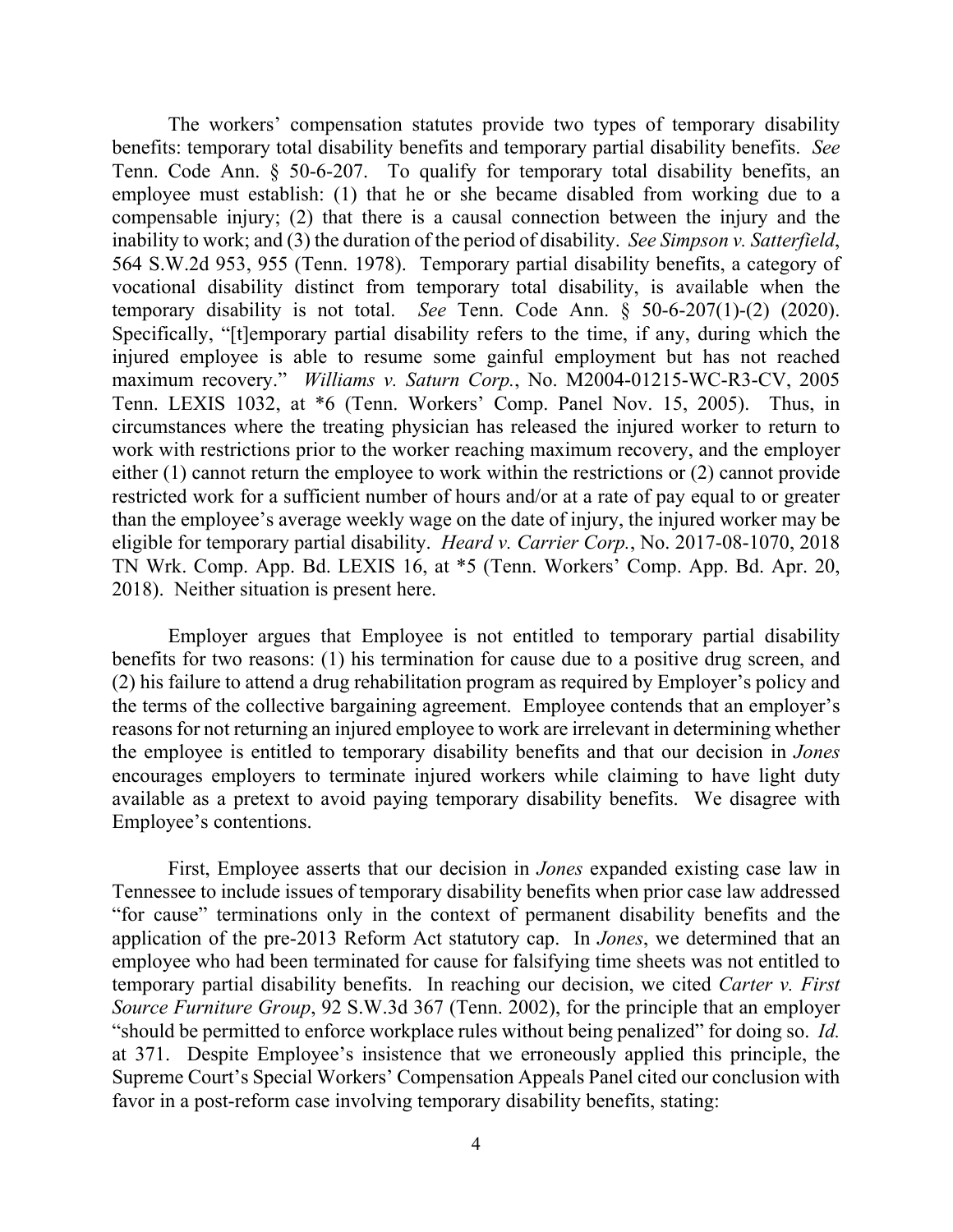[E]ven though an employee has a work-related injury for which temporary benefits are payable, the employer is entitled to enforce workplace rules. Thus, an employee's termination due to a violation of a workplace rule may relieve an employer of its obligation to pay temporary disability benefits if the termination was related to the workplace violation. To make this determination, the court must consider the employer's need to enforce workplace rules and the reasonableness of the contested rules. An employer will not be penalized for enforcing a policy if the court determines (1) that the actions allegedly precipitating the employee's dismissal qualified as misconduct under established or ordinary workplace rules and/or expectation[s]; and (2) that those actions were, as a factual matter, the true motivation for the dismissal.

*Duty v. East Tenn. Children's Hosp. Ass'n, Inc.*, No. E2017-02027-SC-R3-WC, 2018 Tenn. LEXIS 201, at \*10-11 (Tenn. Workers' Comp. Panel Apr. 18, 2018) (*citing Barrett v. Lithko Contracting, Inc.*, Nos. 2015-06-0186, 2015-06-0188, 2015-06-0189, 2016 TN Wrk. Comp. App. Bd. LEXIS 70, at \*9-10 (Tenn. Workers' Comp. App. Bd. June 17, 2016)) (internal quotation marks omitted). Thus, contrary to Employee's argument, this principle has been applied by Tennessee's appellate courts in the context of temporary partial disability benefits.

Second, while Employee implies Employer's reason for not returning Employee to work is pretextual, Employee has offered no evidence supporting such a contention. Moreover, Employee's argument does not take into account that a pretextual termination has other avenues of legal redress. *See Carter*, 92 S.W.3d at 372 ("the law of retaliatory discharge protects employees from this behavior").

Accordingly, we find no merit in Employee's insistence that our decision in *Jones* amounted to judicial legislation. Employee was terminated for cause after his positive drug screen and refusal to attend a rehabilitation program in accordance with Employer's stated policy and the terms of the collective bargaining agreement. Employee has presented no evidence to suggest the termination was pretextual or that Employer's representative was untruthful when he stated in his declaration that Employer could have provided modified duty. Consequently, we conclude the preponderance of the evidence supports the trial court's determination that Employee was not entitled to temporary partial disability benefits.

Finally, Employer asserts on appeal that the trial court miscalculated the amount of credit to which it is entitled for previously-paid temporary disability benefits. The trial court noted in a footnote that it had previously awarded fifteen weeks of temporary disability benefits rather than the six weeks Employer owed. As a result, the court modified its initial expedited hearing order, noting that, because Employer had paid \$3,288.15 pursuant to the court's order rather than \$1,315.26, Employer would be entitled to a credit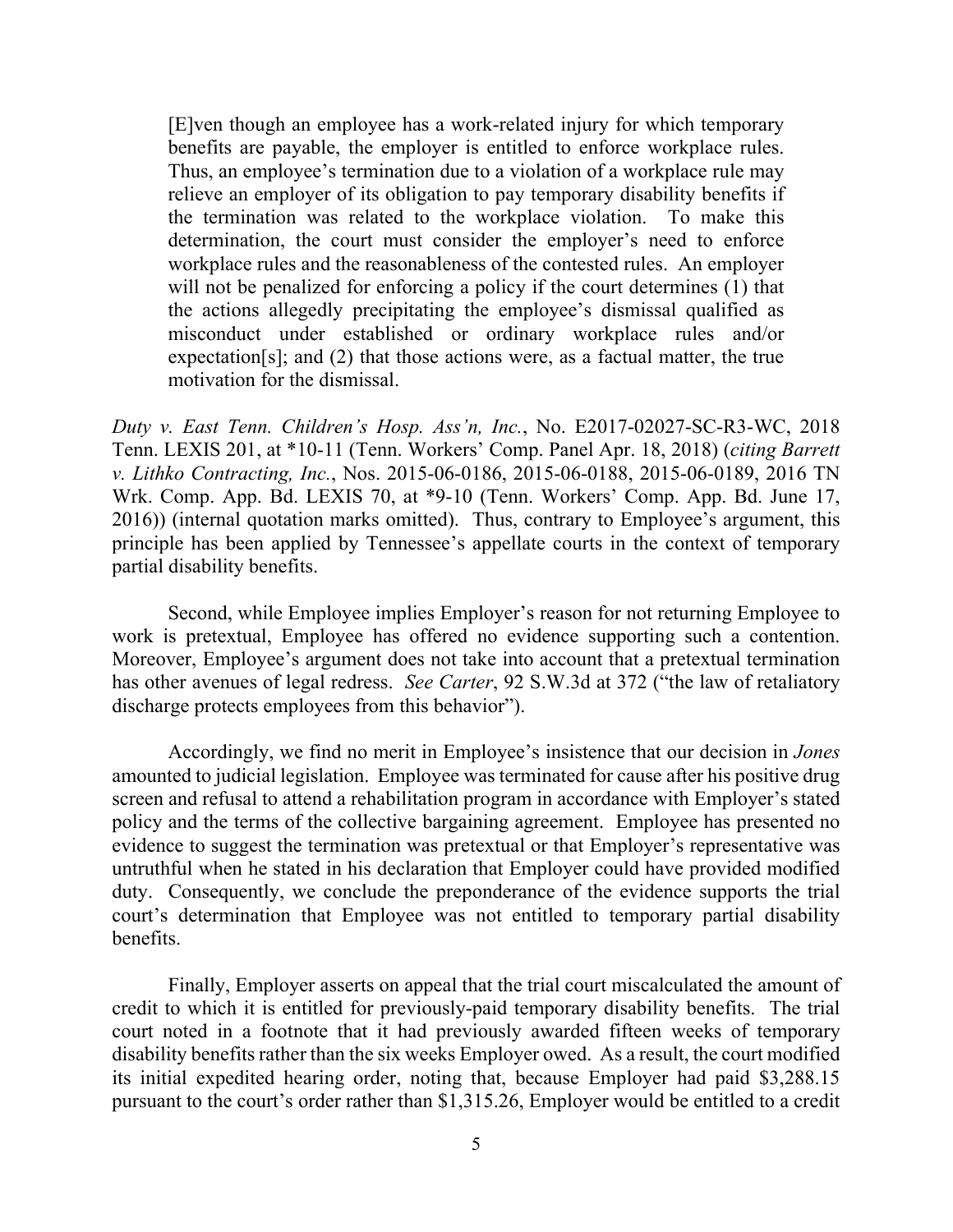of \$1,972.89. However, Employer also asserts it had paid \$696.75 in temporary disability benefits prior to its denial of the claim, which was not accounted for in the trial court's calculations. Accordingly, we vacate the portion of the trial court's order addressing Employer's credit for overpaid temporary disability benefits and remand the case for the trial court to reconsider and, if necessary, recalculate the credit to which Employer is entitled.

### **Conclusion**

For the foregoing reasons, we affirm in part and vacate in part the trial court's February 16, 2021 expedited hearing order and remand the case. Costs on appeal have been waived.